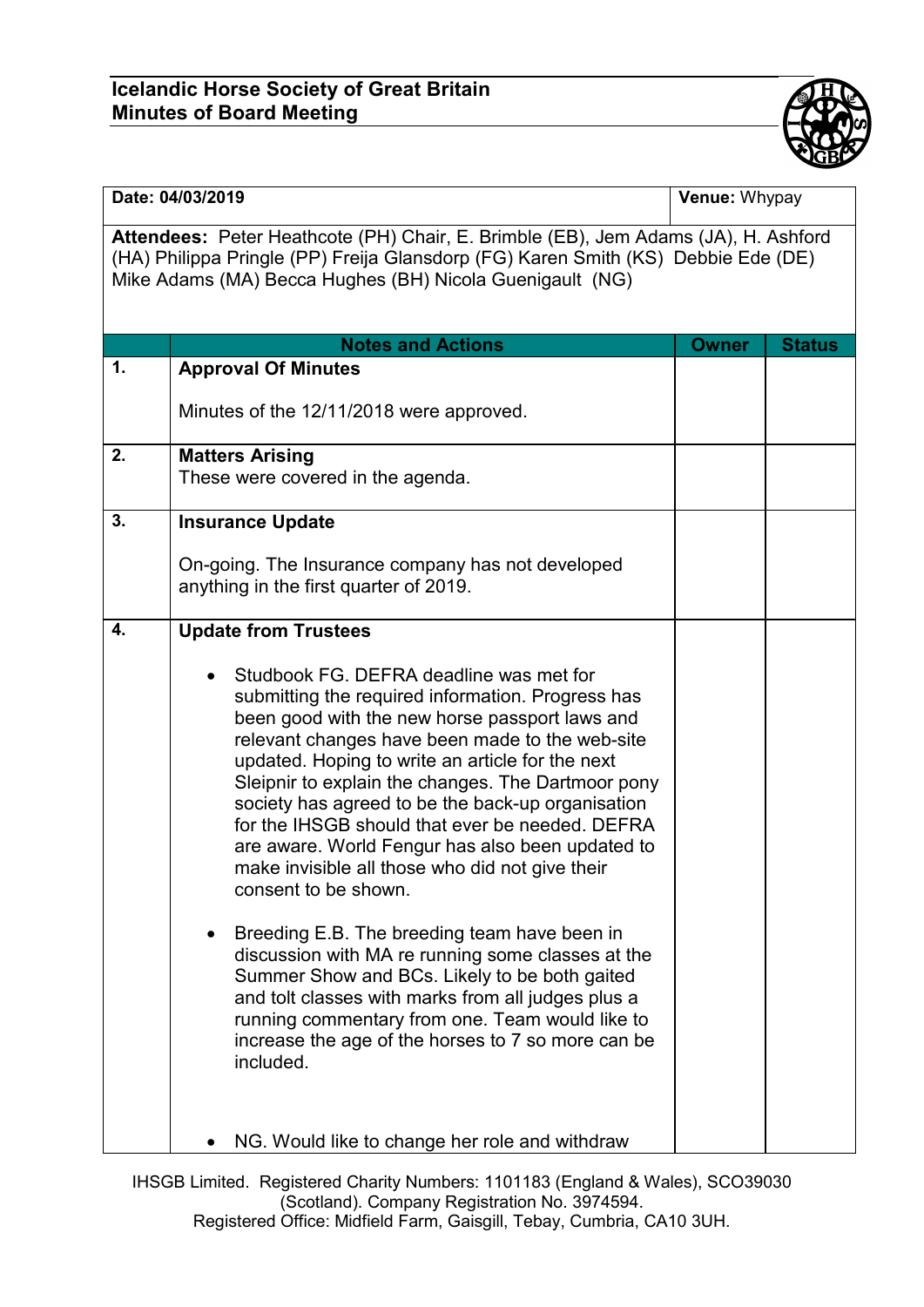

| change. | from the Leisure Rider role (lack of time) but is<br>happy to continue working on the web-site. She<br>presented some suggestions for a new web-site<br>structure and layout. This would improve<br>accessibility and emphasise important areas and be<br>easier to navigate. The ideas met with a very<br>positive response. All to consider the ideas and<br>provide feedback.<br>NG and PH will discuss the proposed role                                                                                                                                                                                                                                                                                                                                                                                                                                                                                                                                                                                                                                                                                               |  |
|---------|----------------------------------------------------------------------------------------------------------------------------------------------------------------------------------------------------------------------------------------------------------------------------------------------------------------------------------------------------------------------------------------------------------------------------------------------------------------------------------------------------------------------------------------------------------------------------------------------------------------------------------------------------------------------------------------------------------------------------------------------------------------------------------------------------------------------------------------------------------------------------------------------------------------------------------------------------------------------------------------------------------------------------------------------------------------------------------------------------------------------------|--|
|         |                                                                                                                                                                                                                                                                                                                                                                                                                                                                                                                                                                                                                                                                                                                                                                                                                                                                                                                                                                                                                                                                                                                            |  |
|         | Sport M.A. Arrangements for the SS and BCs are<br>progressing well and will soon be broadcast as they<br>are only three months away.<br>The prospective GB team have had Zoom meetings<br>which went well and a programme has been agreed<br>for squad membership and activity. Very busy but<br>under control.                                                                                                                                                                                                                                                                                                                                                                                                                                                                                                                                                                                                                                                                                                                                                                                                            |  |
|         | Education JA. Has looked at a Youth Education<br>Badge and had brief discussion with RH. There is a<br>sample exam loosely based on the Pony Club<br>exam. It could be done on line with videos. There is<br>a member qualified to judge this. Feedback from the<br>first clinic which was held at Connegar was<br>extremely positive with participants very happy with<br>both content and the input. In future it would be<br>great if the sessions could be videoed. Also people<br>were interested in both group and individual<br>sessions.<br>Could there be an on-line form for membership<br>application? NG will look into this.<br>GB ranking has been updated on the web-site.<br>There is an issue over people enrolling for courses<br>and then withdrawing which is not a tenable<br>situation for course organisers. Brief discussion took<br>place and it was felt that courses should be paid in<br>full 28 days in advance. JA will circulate<br>suggested formal Ts and Cs.<br>JA shared some logos for each area of the web-site.<br>Trustees liked the idea as it gives each area a real<br>identity. |  |
|         | BH. Youth. Regional Youth Leaders. BH has spoken<br>to a couple of possible people one of whom is keen                                                                                                                                                                                                                                                                                                                                                                                                                                                                                                                                                                                                                                                                                                                                                                                                                                                                                                                                                                                                                     |  |

IHSGB Limited. Registered Charity Numbers: 1101183 (England & Wales), SCO39030 (Scotland). Company Registration No. 3974594. Registered Office: Midfield Farm, Gaisgill, Tebay, Cumbria, CA10 3UH.